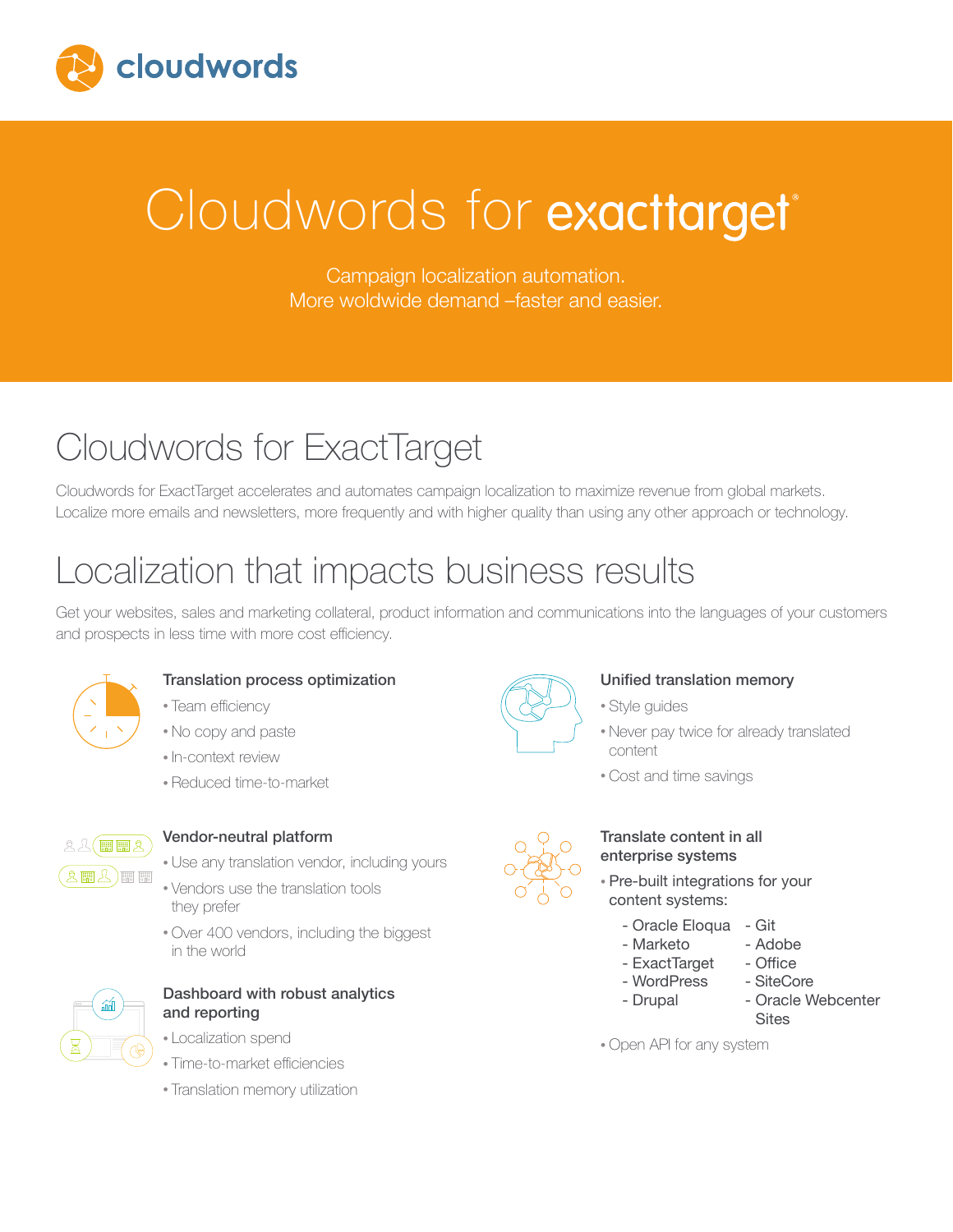### Efficiency-creating advantages

- Deploy global campaigns in days, not weeks or months
- Maintain message consistency, higher campaign quality
- Create more global customer touch points at lower cost
- Eliminate error prone manual efforts no multilingual skills necessary
- Eliminate tedious cutting and pasting
- Reduce stress by leveraging full localization process visibility

Whether going global for the first time, or significantly scaling your international marketing, Cloudwords helps you accomplish your goals with less time, effort and expense.

"It used to take us  $6 -$ 10 months to roll out projects in 15 language; now it takes us  $4 - 6$ weeks."

*Coupa Software*



Cloudwords integrates cloud to cloud with ExactTarget in minutes. Once seamlessly integrated, ExactTarget emails and newsletters are just one click away from leveraging the industry-leading marketing globalization platform to take your campaigns and content to any market in any language. Select the ExactTarget emails and newsletters you want to localize and Cloudwords does the rest.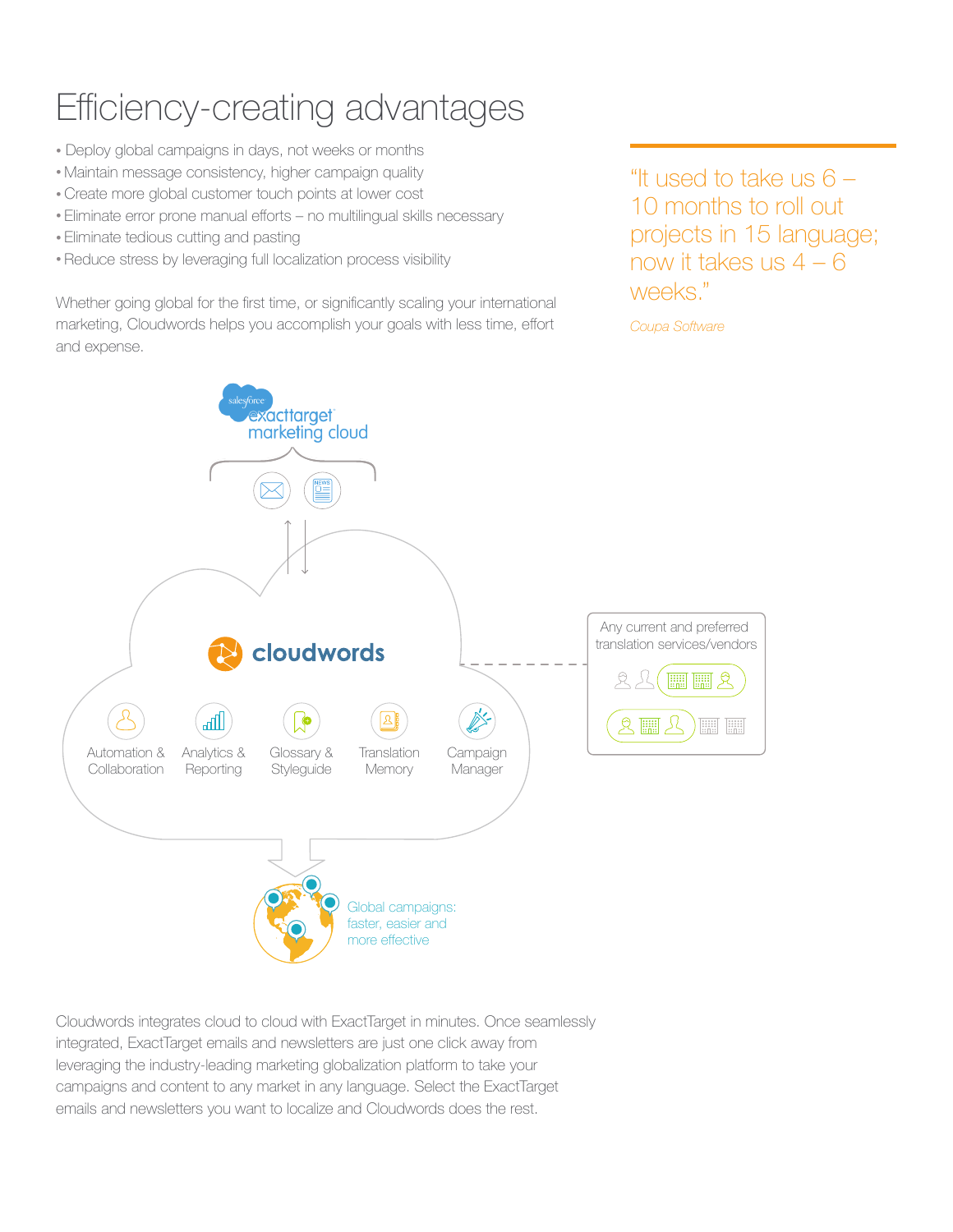## Key features

Cloudwords, the leading cloud-based marketing globalization platform, is the only technology integrated with ExactTarget to fully automate the process of getting your campaigns and content into all the languages of your target markets. Optimized for ease of use, Cloudwords for ExactTarget provides marketers with a powerful set of capabilities to maximize global revenue potential while minimizing tedious manual work.

One click globalization: Cloudwords automatically imports all selected content, kicks off necessary localization workflow processes, and returns localized content back to the correct ExactTarget template

Full visibility: The status of all localization projects, sub-projects, and details is visible from a single, actionable interface

Intelligent content processing: Cloudwords automatically discovers and extracts any embedded snippets, forms, and dynamic content within your landing pages and emails ensuring that all content is fully localized

Enterprise scalability: Cloudwords can scale to handle any volume of content to ensure you meet the needs of your global markets

In-context review: Cloudwords renders emails and newsletters in the native environment of your chosen format, allowing you to review, edit and finalize content directly

Vendor friendly and agnostic: All ExactTarget content is automatically converted to industry-standard formats for content localization, and can be sent to any of your preferred vendors or ones from the Cloudwords marketplace

Data-driven marketing: Cloudwords provides real-time reporting on all key metrics: costs, cost savings, time to market, and quality

Process collaboration: Cloudwords provides a single cloud-based platform for all users that enables close collaboration for all team members via threaded discussions and task assignments

Centralized translation memory: Cloudwords' OneTM provides a single centralized location for all translation memory assets for drastically reducing costs and increasing message consistency and quality

Centralized glossaries and style guides: Cloudwords also provides a single centralized location for all glossaries and style guide assets to optimize term and format consistency and quality

Cloud-based SaaS solution: No IT involvement needed and all stakeholders work within the same cloud solution

### With Cloudwords for ExactTarget, Global impact is as easy as 1-2-3



| Emvil<br>Overview:                                                                | <b>Bolden and</b><br>A/R Testing<br>Content w<br>Subscribers v<br>Interactions v<br>Tracking w<br>Admin<br>assonaliste udwards.com                                                                                                                                                                                                                                                     | Melcome Jason Buchanan ~ |
|-----------------------------------------------------------------------------------|----------------------------------------------------------------------------------------------------------------------------------------------------------------------------------------------------------------------------------------------------------------------------------------------------------------------------------------------------------------------------------------|--------------------------|
| Content                                                                           | My Emails > Jason's Emails > Monthly Newsletter<br>$^{44}$                                                                                                                                                                                                                                                                                                                             | Add Campaign Association |
| Fi Ca My Emails<br>Cia Cloudwords<br>as the moves timed.<br><b>Cit Cinemannis</b> | Procedur 2 to 1 Phone - Checkman Connecticute Mosters<br>Preview Mode: [13] [3]                                                                                                                                                                                                                                                                                                        | Contes (MH) Dat          |
| 日開設<br><b>Cia Coudents</b><br>In Cia Other Royals<br>Cia Mora Emails              | cloudwords                                                                                                                                                                                                                                                                                                                                                                             |                          |
| Cia Simple Automated Emails<br>Cia My Templates                                   | <b>セミチッ回座</b><br>PRODUCT ANNOUNCEMENT LIUNE 2014                                                                                                                                                                                                                                                                                                                                       |                          |
| In Ca Pertide                                                                     | <b>GROW YOUR INTERNATIONAL</b>                                                                                                                                                                                                                                                                                                                                                         |                          |
| Ca Forward to a Friend<br>Cia Social                                              | <b>MARKETS FASTER</b>                                                                                                                                                                                                                                                                                                                                                                  |                          |
| <b>Ca My Corrents</b>                                                             | Introducing the world's first multilingual solution for your ExactTarget content. Say<br>goodbye to manual copy and paste with Cloudworth' ExactTarget Integration.                                                                                                                                                                                                                    |                          |
| <b>Cia My Burveys</b>                                                             |                                                                                                                                                                                                                                                                                                                                                                                        |                          |
| <b>Ca My Morphiss</b>                                                             | Mo.                                                                                                                                                                                                                                                                                                                                                                                    |                          |
| Cia My Morgete Layouta                                                            | <b>G</b> changes                                                                                                                                                                                                                                                                                                                                                                       |                          |
|                                                                                   | <b>WORLD'S FIRST</b><br>≂<br>been \$17 has \$1,000<br><b>INTEGRATION</b><br><b>CALL COMPANY</b><br>$-$                                                                                                                                                                                                                                                                                 |                          |
|                                                                                   | <b>A Millery</b><br>Cloudwords has successfully disrupted the<br><b>PERMIT RELATED</b><br>translation industry with a powerful end-to-end<br>platform created specifically to turbochange the<br><b><i>Stand Adv Streets</i></b><br>---<br>global translation process.<br><b>CARD COMPANY</b><br>$\sim$<br><b>A SIGNER</b><br><b>Mariners</b>                                          |                          |
|                                                                                   | <b>Service</b><br>horizon 1<br><b>Sales</b><br><b>A FORD</b><br><b>Service State</b><br><b>FASTER &amp; EASIER</b><br>and Window<br>Cloudwords is the first and only statform to<br>--<br>fuse workflow, collaboration, financial and<br><b>The State</b><br>$\mathbf{r}$<br>project management to streamline global<br><b>External Manager Motors</b><br>translation projects.<br>--- |                          |



|                                                                         | (1) Project Details >> (2) Source Materials >> (3) Translation Request >> (4) Workflow & Followers |                                                |
|-------------------------------------------------------------------------|----------------------------------------------------------------------------------------------------|------------------------------------------------|
| Source Materials for My ExactTarget Project                             |                                                                                                    | Clone Project   Cancel Project   Save and Exit |
| <b>ExactTarget Emails</b>                                               | New Area<br><b>Change Delivery Type</b><br><b>Asset Selection</b>                                  |                                                |
| 8 Gimy emails                                                           | <b>Name</b><br>o                                                                                   |                                                |
| Cloudwords<br>$-10.02$<br><b>Jason's Emails</b><br><b>Circumstanets</b> | Announcement of New Product<br>Newsletter April 2015<br>Newsletter May 2015                        | Newsletter May 2015<br>o                       |
| <b>B. Globar Freals</b>                                                 | Product Release v2                                                                                 | Continue                                       |